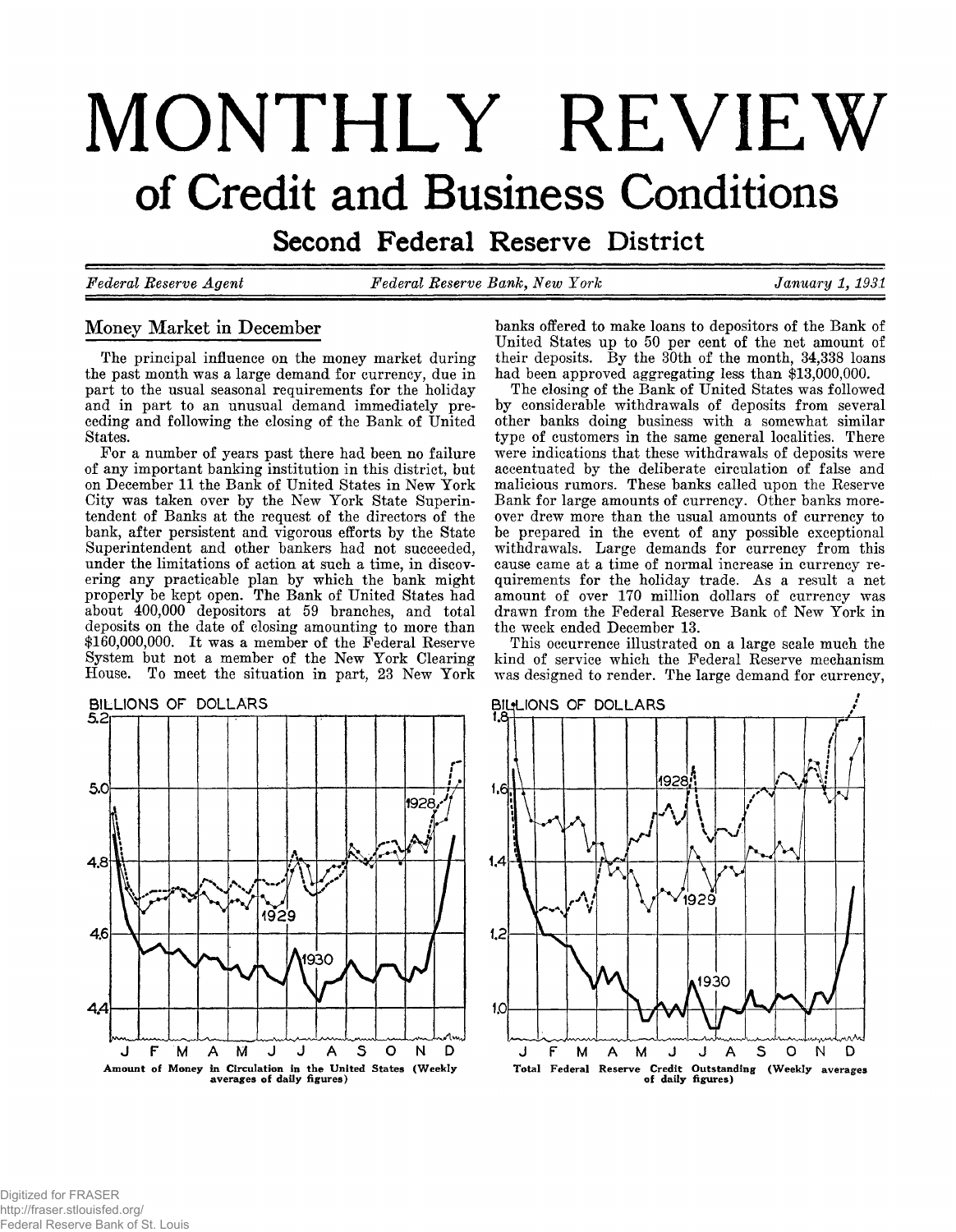**due in part to some apprehension of depositors, paralleled in some respects the currency demand in 1907, which was vividly in mind when the Reserve Act was drafted. The Federal Reserve mechanism was adequate to the demand, currency being freely supplied to any member bank applying for it, without any appreciable strain upon the credit situation. Call money rose from 2 to 2% per cent for three days and then reverted to 2 per cent. Banks secured the extra currency they required largely by borrowing at the Reserve Bank upon the basis of eligible assets, though there was also some increase in Federal Reserve holdings of bankers acceptances and Government securities. The effect of this operation on the position of the New York Reserve Bank is indicated by the reserve ratio, which was 76.0 on December 17, as compared with 82.7 on December 10.**

**After a few days, currency withdrawals subsided to about normal for the season and some of the currency previously withdrawn was returned to the Reserve Bank. The banks subjected to withdrawals following the closing of the Bank of United States generally met without difficulty the demands upon them, with the single exception of the Chelsea Bank and Trust Company, a State bank, not a member of the Federal Reserve System, with about \$12,000,000 of deposits, which was closed by the State Superintendent of Banks on December 23.**

**The first diagram on the preceding page shows the effect on the total amount of currency outstanding throughout the country of the increased currency demand on the part of the banks during the first half of December, added to the usual large currency requirements of the holiday trade. The second diagram shows the corresponding movements in Reserve Bank credit, through which funds were supplied to meet the demands on member banks. In the latter part of November and early December the requirements for funds, which were largely seasonal though increased somewhat by banking disturbances elsewhere, were met in part through member bank sales of acceptances to the Reserve Banks, and in part through a rather general increase in member bank borrowing at the Reserve Banks, not only in New York but in other districts. There was also a small increase in Government security holdings by the Reserve Banks, partly reflecting the Treasury special one-day certificates of indebtedness given the New York Reserve Bank for a few days around December 15 to cover a temporary excess of Treasury disbursements over receipts. Just before Christmas the final currency requirements for the holiday were met largely by withdrawals of funds from New York by banks in other parts of the country and by member bank borrowing from the Reserve Bank in New York.**

**In general, money rates have given only slight indication of any tightening of money market conditions during the month, notwithstanding the fact that the peak of the demand for funds was reached during this period. A temporary advance in call money rates to 3% and 4 per cent near the end of the month reflected the usual preparations for year-end statements and disbursements. Effective December 24 the Federal Reserve Bank of** New York reduced its discount rate from  $2\frac{1}{2}$  to 2 per **cent.**

| Money Rates at New York |  |  |  |
|-------------------------|--|--|--|
|-------------------------|--|--|--|

|                                       |                                             | Dec. 31, 1929 Nov. 28, 1930 Dec. 30, 1930                |                                                                                                                    |
|---------------------------------------|---------------------------------------------|----------------------------------------------------------|--------------------------------------------------------------------------------------------------------------------|
| Stock Exchange call loans             | *5 $\frac{1}{2}$ +6<br>††4 $\frac{3}{4}$ –5 | *2                                                       | $*2 - 1$                                                                                                           |
| Stock Exchange 90 day loans           |                                             | $^{+12-2}_{234-3}$<br>$^{174}_{174}$<br>$^{175}_{13.73}$ | $\begin{array}{l} \bar{1}^1_1 2 \bar{1}^1_4 - 2 \bar{1}^1_3 \ \bar{1}^1_3 \ \bar{1}^3_5 \ \bar{1}^3_5 \end{array}$ |
| Prime commercial paper                |                                             |                                                          |                                                                                                                    |
| Bills-90 day unindorsed               |                                             |                                                          |                                                                                                                    |
| Customers' rates on commercial loans  | 15.57                                       |                                                          |                                                                                                                    |
| Treasury certificates and notes       |                                             |                                                          |                                                                                                                    |
| Maturing March 15 (yield)             | 2.40                                        | 1.19                                                     | 1.34                                                                                                               |
| Maturing June 15 (yield)              | 2.98                                        | 1.35                                                     | 1.45                                                                                                               |
| Federal Reserve Bank of New York re-  |                                             |                                                          |                                                                                                                    |
| discount rate                         | $4\frac{1}{2}$                              | $2\frac{1}{2}$                                           | 2                                                                                                                  |
| Federal Reserve Bank of New York      |                                             |                                                          |                                                                                                                    |
| buying rate for 90 day indorsed bills | 4                                           | 12                                                       | $1\%$                                                                                                              |

**\* For preceding week ff Nominal t Average rate of leading banks at middle of month J 1-75 days— 1K per cent.**

#### **BILL MARKET**

**During the month of December there was a moderately large turnover of bills in the discount market. The supply of bills offered to the market continued to some extent to be restricted by banks withholding new bills in their own portfolios, but offerings of bills to the discount market somewhat exceeded the investment demand, a considerable part of which represented orders for foreign account. Consequently, despite a net increase in Federal Reserve holdings, the portfolios of the bill dealers increased somewhat during the month; however, they remained comparatively small for this time of the year. Open market bill rates were unchanged throughout the month, although the New York Reserve Bank's bill buying rates were reduced on December 24, coincident with the cut in the Reserve Bank discount rate.**

**An increase in Federal Reserve bill holdings, amounting to \$84,000,000 between the reporting dates of No**vember 26 and December 24, reflected in large part sub**stantial sales of short maturity bills by the New York banks to maintain their required reserves during the end of November and first of December transactions, and also to meet the increased demands for funds later in the month. Federal Reserve holdings declined somewhat in the third week of the month, but increased again on the approach of Christmas and the year-end.**

**The volume of bankers acceptances outstanding increased \$63,000,000 further during November to \$1,571,- 000,000 at the end of that month. This rise reflected chiefly increases of \$38,000,000 in domestic warehouse credits, \$15,000,000 in export acceptances, and \$11,000,- 000 in bills based on foreign shipped or stored goods. The increase in domestic warehouse credits was a seasonal development, having occurred in somewhat similar amounts in November of the two preceding years, and the rise in export acceptances likewise was in accordance with the seasonal expectation. The month's increase in acceptances based on goods stored in or shipped between foreign countries raised the total of this class of acceptances outstanding to a level \$128,000,000 higher than a year ago. The increase in this type of acceptance and small increases in domestic warehouse credits and in bills covering domestic shipments have been exceeded by declines of more than \$100,000,000 in both export and import bills, so that total outstandings for November were \$87,000,000 smaller than a year ago. Undoubtedly lower commodity prices have played a part in this decline.**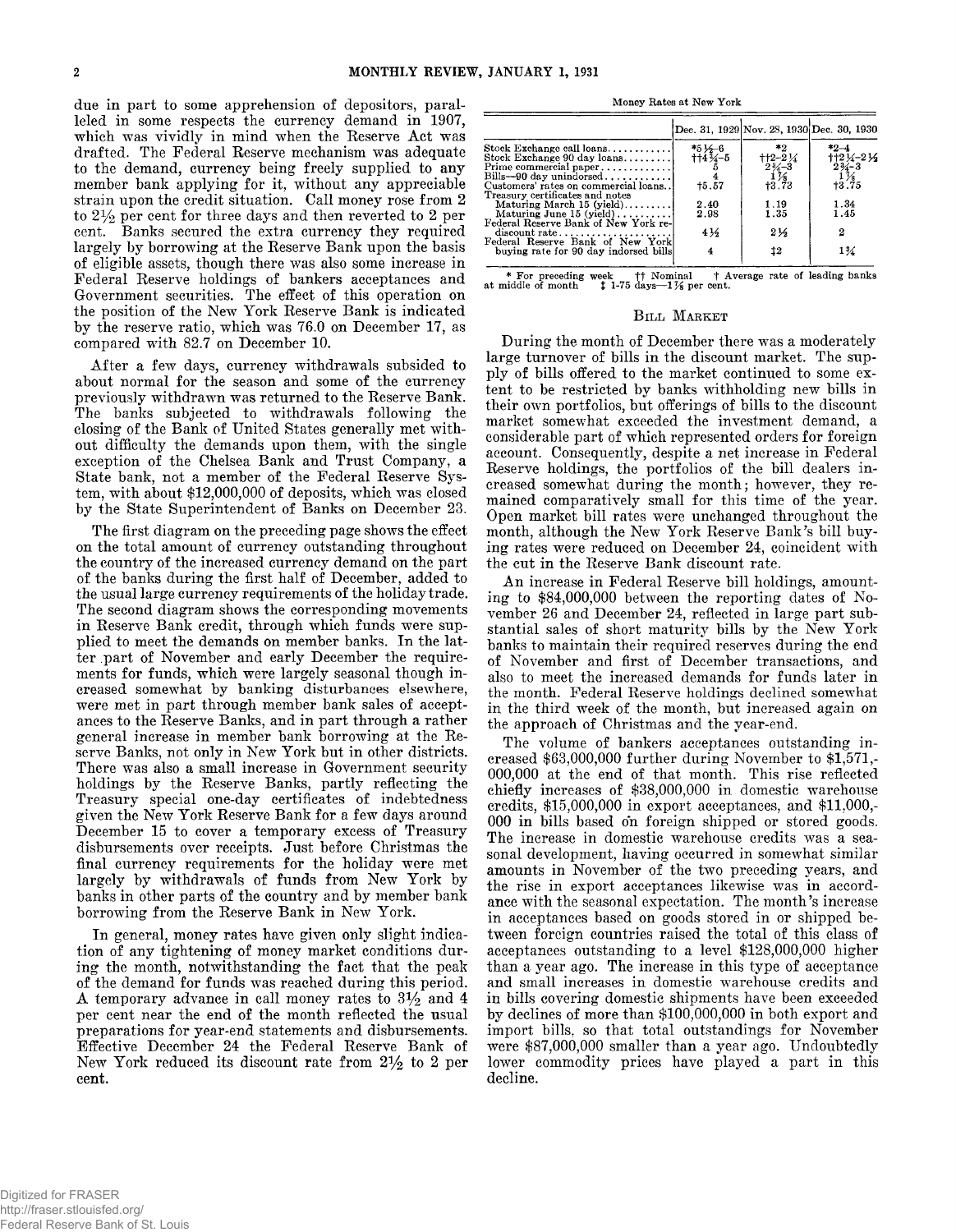#### COMMERCIAL PAPER MARKET

**Rather quiet conditions prevailed in the commercial paper market during December. On the one side, there was the lack of interest from investing banks in all but the best names, which was attributed to the usual seasonal demands on the banks at this time and to the banks' efforts to maintain strong cash positions on account of unsettled banking conditions in certain sections of the country. At the same time, supplies of new paper coming into dealers' hands were of small proportions, as might be expected at this season of the year, in view of the desire of commercial concerns to show as little indebtedness as possible in year-end statements. The paper of highest grade commercial concerns continued to command the** *2%* **per cent rate, but the ordinary prime paper was more generally offered at 3 per cent than at the lower quotation.**

**The diminishing activity of the commercial paper market in the closing months of the year is indicated in the volume of paper outstanding as reported to this bank by leading dealers. On November 29 the total outstandings were \$448,000,000, an amount 8 per cent lower than at the end of October and 19 per cent under the April peak. The November figure, however, remained \$133,000,000, or 42 per cent, above the outstandings of November 1929.**

# **Security Markets**

**Renewed weakness developed in the stock market during the first half of December, and the general level of share prices receded to new lows since the spring of 1927. Average prices dropped to a level 7 per cent under the previous low of the year reached in the first part of November and 18 per cent below the level reached at the end of the severe break in stocks that occurred during the autumn of 1929. The total decline of 55 per cent from the peak of September 1929 has probably been the largest ever experienced on the Exchange. The extent of the shrinkage in the various classes of stocks has varied considerably— utility shares receded to the levels of early 1928, while the industrial stocks declined to levels not previously touched since 1927, and railroad shares reached the lowest points since 1925.**

**Trading throughout this period of liquidation of the first half of December remained of an orderly character, and on only one day when the trend of prices was downward did the turnover exceed 4 million shares. Shortly after the middle of the month a moderate rebound in stock prices occurred, but movements near the end of December were irregular.**

**Weakness in the bond market, which had been in evidence during October and November, continued in the first half of December, accompanying the declines in stock prices. The drop during this period was much more rapid than in the preceding two months, and some of the currently published averages of domestic corporation bond prices declined to new lows for several years, while only those composed of the higher grade issues remained above their 1929 lows. Declines in the various price aver-**



**ages during this part of December ranged from 1***%* **to 4 points, but as a result of a reversal in bond price movements during the second half of the month, the net** losses for December were reduced to a range of  $\frac{1}{2}$  to  $\frac{21}{4}$ **points. In an effort to portray the movement of domestic corporation bond prices in general, giving consideration to both high grade and relatively low grade issues, a composite of the currently available bond price averages has been computed and this is shown in the accompanying diagram, together with price averages of foreign bonds and of United States Government long-term issues.**

**Like domestic corporation issues, prices of foreign bonds listed in this market dropped considerably in December and an average of 40 representative issues reached the lowest level since at least 1924. The marked declines in domestic corporate and foreign bonds occurred at a time when there were indications that some of the commercial banks were effecting a change in the composition of their investments by acquiring United States Government securities and disposing of other holdings. Accompanying this movement, prices of United States Government long-term bonds held relatively steady; at no time during the month did they show an average decline of more than** *y2* **point.**

# **New Financing**

**The volume of new security offerings put out during November, exclusive of refunding issues, was slightly below the relatively small totals for the previous two months, but remained somewhat above the low figure for November 1929. Domestic corporate new financing totaled only \$135,000,000, as compared with \$127,000,000 in October and a monthly average of \$538,000,000 in the first half of this year. State, municipal, and farm loan issues totaled \$112,000,000 in November, a reduction of one-third from the previous month and also somewhat less than the average of the first half of the year. Public offerings of foreign securities were of almost negligible**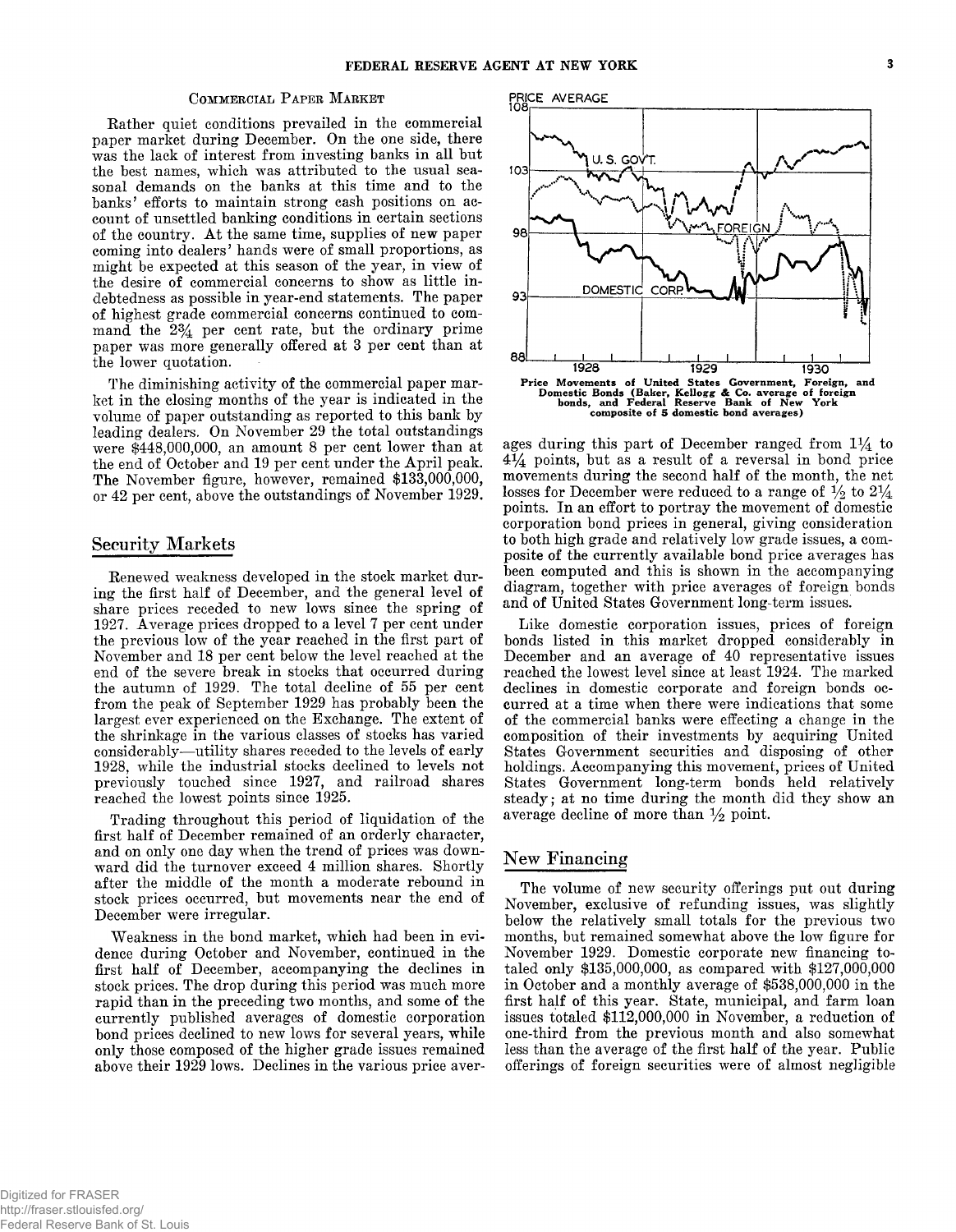**amount, but total foreign financing for the month, including a \$78,250,000 German Government private credit placed here, and a \$5,000,000 Kingdom of Hungary security issue which was also placed privately, amounted to \$84,000,000.**

**For the first eleven months of 1930, the total amount of new securities offered, other than those for refunding purposes and those issued by investment trusts, and financial trading and holding companies, has been approximately \$6,300,000,000, a reduction of \$1,000,000,000 from the similar flotations during the corresponding period of 1929. The decline has been entirely in domestic corporation security issues, since both State and municipal issues and foreign flotations have been larger than in the first eleven months of 1929.**

**A further decline in the issuance of new securities occurred during December, and the aggregate for the month appears to have been only about one-third as large as the figure for December 1929. In the domestic field, the small offerings were about evenly divided between public utility bonds and State and municipal issues; there was virtually no industrial and railroad financing done by means of securities. Foreign flotations continued to be extremely small.**

# **Foreign Exchange**

**Movements in the foreign exchanges were irregular in December as in the previous month, but on the** whole the tendency of the principal currencies was to**wards increased firmness. This was true of sterling and French francs, which towards the end of the month were quoted at \$4.85% and \$0.0393 3/32, respectively; of guilders, which opened the month at \$0.4023^4 and reached \$0.4030% on the 26th; and of Swiss francs,** which moved up by some five points to  $$0.1942\frac{1}{2}$  in the **course of the month. The Scandinavian exchanges were fairly steady, with Swedish crowns three to four points above their parity of \$0.2680. Diverse movements were reported in the reichsmark and the lira, both firming until around the 15th, and then declining slightly below the levels of the opening of the month. The peseta stood at \$0.1126 on the 1st, but weakened to \$0.1010 on the 15th, after which a recovery occurred which left the quotation steady at around \$0.1066.**

**Canadian dollars moved from a premium to a discount on the 8th and continued around the gold import point to this country during the rest of the month. The Argentine peso weakened almost without interruption from \$0.7813 on the 1st to \$0.7273 on the 27th, a new low for many years. Japanese yen strengthened gradually during the first ten days, weakened slightly, and then effected a partial recovery to \$0.4968, three points above the December 1 quotation.**

# Gold Movement

**Of particular interest during December was the receipt of \$22,000,000 of gold from Canada, reversing the movement begun last July during which \$36,500,000 was exported to that country. This was the first material import movement from Canada since March 1929. In addition, \$4,900,000 was received from Argentina,**

**\$1,650,000 from Cuba, and \$975,000 from Colombia. Exports were negligible, but there was a loss to the country's gold stock through an increase of gold held under earmark for foreign account, amounting to \$15,500,000. A preliminary estimate indicates a net gain of about \$15,000,000 of gold during December, and a net gain for the year of about \$275,000,000.**

**France continued to make heavy withdrawals at the Bank of England during December, amounting to over £7,400,000. Germany also appeared as a buyer, taking £1,800,000. These losses were offset in part by the reported receipt of sovereigns at the Bank of England, of which £1,000,000 came from South Africa and £920,000 from Brazil. In addition to the gold obtained at the Bank of England, France took the bulk of the South African gold offered in the market, amounting to £3,800,000.**

# **Value of Crops**

**The Department of Agriculture estimates that the** value of 1930 crops showed a decline of  $2\frac{1}{2}$  billion dol**lars, or 28 per cent, from the value of 1929 crops; this year's estimated return from agricultural commodities** other than livestock, at  $6\frac{1}{4}$  billion dollars, was the small**est since 1921. As indicated in the accompanying diagram, the value of all of the important crops was considerably smaller than a year ago. The principal cause of this loss is to be found in the drastic decline in prices, even in the cases of crops the yields of which were smaller than usual. Crop prices on December 1 were 24 per cent under those of a year earlier, and were the - lowest for any December since 1915.**

**Total crop production during 1930 was about 5 per cent under the previous year, although a number of important crops showed gains over 1929. The most important decline was in the corn crop, which was 533,000,- 000 bushels, or 20 per cent, smaller than that of 1929; the 1930 crop was in fact the smallest since 1901, and did not come within 200,000,000 bushels of any intervening year. Of the other crops shown in the diagram, increases over 1929 were indicated in wheat, oats, barley, potatoes, apples, and oranges, while there were declines in cotton, hay, and tobacco.**



Size and Value of 1930 Crops Compared with 1929. (Figures for  $1929 = 100$  per cent)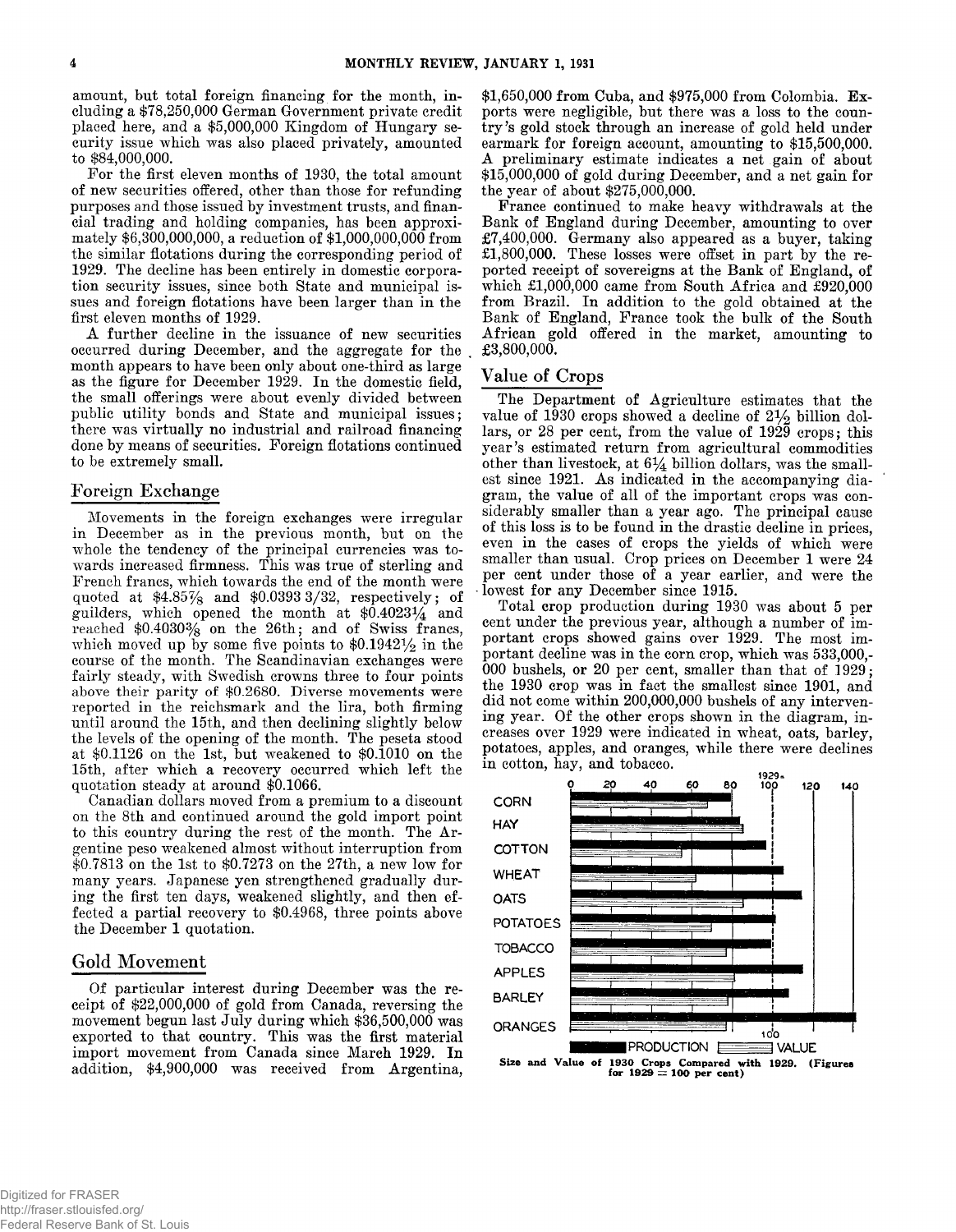# Production and Trade in 1930

**A compilation of all the data available at this time pertaining to production and trade in 1930 indicates the extent to which the current recession has affected the aggregate business turnover for the year. The preliminary composite of 160 series has been prepared by using actual data as far as possible, usually for the first eleven months, and adding estimated figures for the remainder** of the year, with the leading items weighted in order to **have their importance properly represented in the group averages and aggregate. According to this estimate, the volume of production and trade in the United States during 1930 was about 14 per cent smaller than in 1929, a considerably larger decline from the previous year than occurred in either of the two preceding years of recession— 1924 and 1927. For the year as a whole, the 1930 decline appears to have been somewhat less, however, than that of 1921 when the decline amounted to approximately 17 per cent.**

**In order to show the relative extent of the decline during the past year, the data for the years 1919-1930 have been plotted on a ratio scale in the accompanying diagram. To the broad weighted index of a large number of series available for past years has been added an estimated figure for 1930, based on the preliminary data obtainable at this time.**

**The group of series representing building activity showed the largest decrease in 1930 from the level of the previous year. Manufacturing output registered the next largest reduction, and the production of minerals and metals showed a decline that was not greatly less.**

| Per cent change<br>1930 from 1929                     |       | Per cent change<br>1930 from 1929                             |                                 |
|-------------------------------------------------------|-------|---------------------------------------------------------------|---------------------------------|
| <i>Manufactures</i>                                   |       | Foods                                                         |                                 |
| $\mathbb{R}$ avon production                          | $-58$ | $\text{Cheese}\ldots\ldots\ldots\ldots\ldots\ldots\ldots$     | $-27$                           |
| Automobiles, pass. cars                               | $-41$ |                                                               | $-11$                           |
| Automobiles. trucks                                   | —30   | Swine slaughtered                                             | $-9$                            |
| Locomotives, shipments                                | $-27$ |                                                               | — 6                             |
| $W$ ool consumption                                   | $-26$ | $\text{Meat} \dots \dots \dots \dots \dots \dots \dots \dots$ | —<br>$\overline{4}$             |
| Tires, pneumatic                                      | $-25$ |                                                               | $-3$                            |
| $\text{Cotten consumption} \dots \dots$               | $-24$ | Wheat flour                                                   | $\overline{\phantom{0}}$<br>- 3 |
| Steel castings                                        | $-17$ | Cattle slaughtered                                            | $\overline{2}$<br>--            |
| Boots and shoes                                       | $-15$ | $Calves slaughtered$                                          | $+1$                            |
| $Silk$ consumption                                    | —13   | $\text{Poultry}\dots\dots\dots\dots\dots\dots\dots$           | $+2$                            |
|                                                       | — 9   |                                                               | $+6$                            |
| $\Gamma$ obacco products                              | $-4$  | Sheep slaughtered                                             | $+18$                           |
| Electricity                                           | $-2$  |                                                               | — 1                             |
| Gasoline                                              | $+4$  |                                                               |                                 |
| Railway cars, shipments                               | $+9$  | Building Materials and Construction                           | -31                             |
| Group average                                         | —19   | Common brick                                                  | -<br>$-23$                      |
| Minerals and Metals                                   |       | Lumber, Douglas fir<br>Building contracts                     | $^{-20}$                        |
| Steel ingots                                          | $-28$ | $Cement \dots \dots \dots \dots \dots \dots \dots$            | — 6                             |
| $\text{Fig iron} \dots \dots \dots \dots \dots \dots$ | $-25$ | Concrete payements                                            | $+6$                            |
| $Copper$                                              | $-25$ | Group $average \ldots \ldots \ldots$                          | --26                            |
|                                                       | $-20$ |                                                               |                                 |
| Lead                                                  | $-13$ | Trade                                                         |                                 |
|                                                       | $-12$ | Auto $\mathtt{exports} \dots \dots \dots \dots \dots$         | --56                            |
| $Petroleum, crude \ldots \ldots$                      | $-11$ | Grain exports                                                 | $-24$                           |
| Anthracite coal                                       | $-10$ | $\texttt{Raw}$ silk imports                                   | $-21$                           |
| Gold                                                  | $+26$ | $Carloadings, other \ldots$                                   | $-17$                           |
| Group average                                         | $-17$ | Crude rubber imports                                          | $-15$                           |
| Crops                                                 |       | Carloadings, mdse. and misc                                   | $-12$                           |
| Corn                                                  | $-20$ | $\text{Cottom}$ exports                                       | ---10                           |
| Hay                                                   | $-18$ | Wholesale trade                                               | $-10$                           |
|                                                       | — 4   | Department store sales                                        | $-7$                            |
| Sugar, cane                                           | $-2$  | $Cofiee$ imports                                              | $+5$                            |
| $To \overline{b}$ acco                                | $-1$  | Group $average \ldots \ldots \ldots$                          | $-15$                           |
| Potatoes, white                                       | $+1$  |                                                               |                                 |
| $Rice$                                                | $+2$  | $M$ iscellaneous                                              |                                 |
| $W$ heat                                              | $+5$  | Shares sold on N. Y. Stock                                    |                                 |
| Barley                                                | $+8$  | $\textbf{Exchange} \dots \dots \dots \dots \dots$             | $-29$                           |
| $Tomatoes \ldots \ldots \ldots \ldots \ldots$         | $+12$ | Newspaper advertising                                         | $-13$                           |
|                                                       | $+14$ | $\rm\,Magazine$ advertising $\ldots \ldots \ldots$            | $-11$                           |
| Apples                                                | $+15$ | New incorporations in N.Y.                                    |                                 |
| $P$ eaches                                            | $+16$ |                                                               | - 8                             |
|                                                       | $+20$ | Group $average \ldots \ldots \ldots$                          | --15                            |
| Oranges                                               | $+41$ |                                                               |                                 |
| Group average                                         | — 5   | Average of $160$ series                                       | $-14$                           |



**General trade, however, appears to have shown a somewhat smaller decrease than occurred in the foregoing production groups, and the output of foods seems to have been curtailed hardly at all. Crop production, the other principal group, was reduced about 5 per cent, taking into account all the principal agricultural commodities except live stock. The accompanying table gives the more important series included in the group averages.**

# **Commodity Prices**

**Further substantial declines occurred in commodity prices during December, and the weekly index of the National Fertilizer Association, which is composed of the prices of more than 450 commodities, established a new low level for recent years. Most of the important metals displayed renewed weakness. Following the abrupt rise in copper prices in November, producers dropped their nominal domestic quotation from 12 to 11 cents, and in the outside market the metal was reported available for a time in December as low as 9% cents, though the price** later strengthened to  $10\frac{1}{2}$  cents. The *Iron Age* com**posite prices of finished steel and of pig iron receded to new low levels since 1922 and 1915, respectively, but scrap steel was steady at the low of \$12.75 a ton, following the decline of \$3.00 during October and November. Lead was unchanged in December, but zinc at a low of 4.00 cents a pound was only fractionally above its October low, and tin fell to 23% cents a pound, reported to be the lowest price since 1902, but recovered three cents near the end of the month. Silver dropped to slightly below 31 cents an ounce, the lowest price in the recorded history of the commodity. The fuels were generally steady in price.**

**Prices of agricultural commodities for the most part were weak. One of the principal developments was a fall in the price of raw cotton at New York to 9.45 cents a pound, the lowest figure since early in 1915. Wool also established a new low for the current decline at slightly under 61 cents for the domestic grades, but raw silk**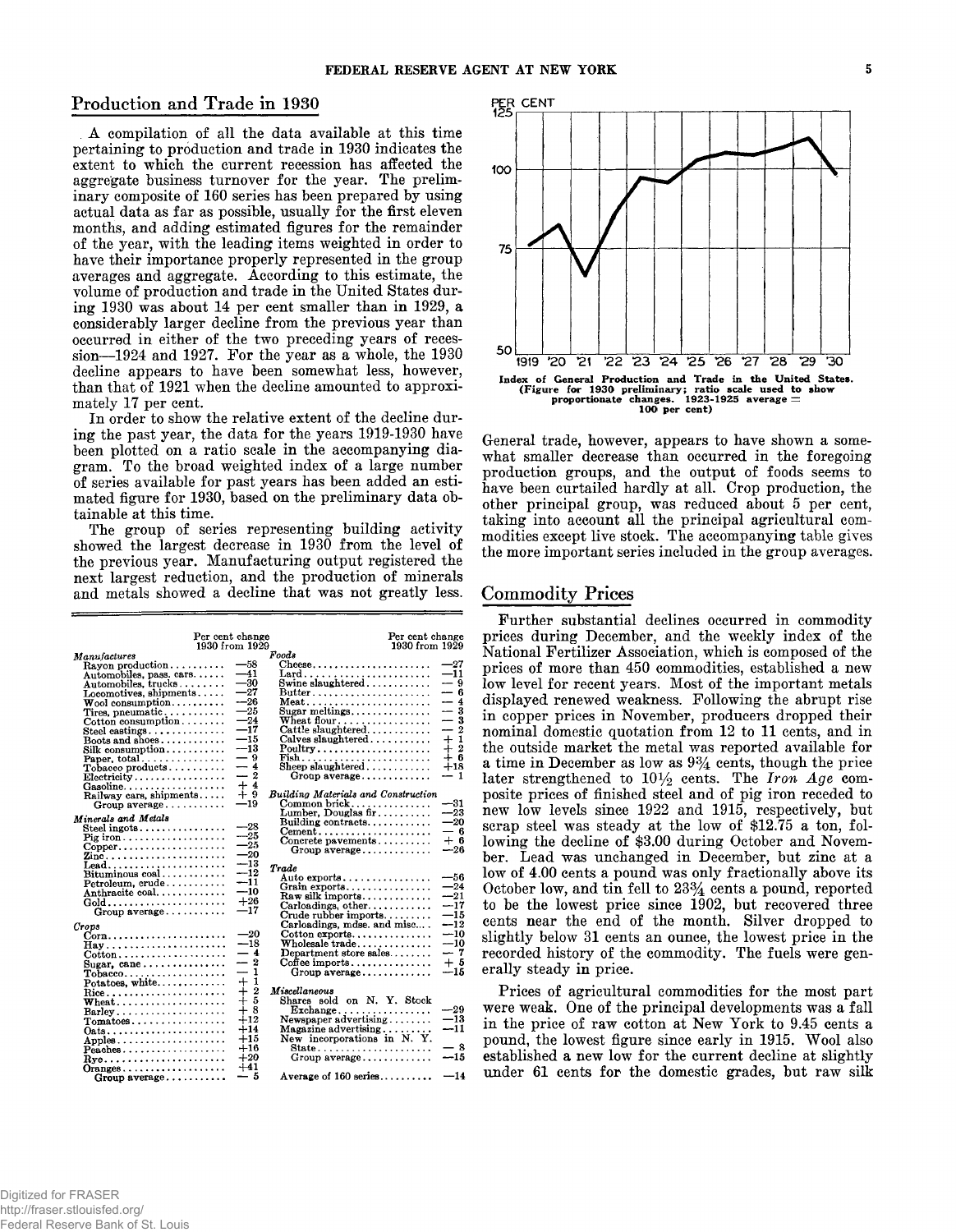

**moved irregularly upward. Hog prices were somewhat lower, and hides receded to a new low for recent years at 10 cents a pound; steers were slightly higher on the average. Cash wheat remained fairly steady, ranging be**tween 75 and 80 cents a bushel, as against a low of  $70\frac{1}{4}$ **cents reached in the middle of November, but corn dropped to a new low for a number of years, notwithstanding the unusually small crop. Declines occurred also in refined sugar and crude rubber.**

**The major classifications of commodity prices computed by the Bureau of Labor Statistics— raw materials,** semi-manufactured articles, and finished products-af**ford an interesting comparison, which is illustrated in the accompanying diagram. During most of 1929, when commodity prices were relatively stable, the three group indexes remained approximately at the same level, relative to 1926 prices, but in the rapid decline this year they have tended to diverge. In the case of finished products, the decline has been considerably less than in the other two groups. The movement of the semi-manufactured articles group, which includes the important metals, and the trend of raw materials were approximately parallel until August, when the rise in certain agricultural commodities as a result of widespread drought brought some recovery in the raw materials group. This index has more recently declined, however, and the differential between the two groups has now been virtually eliminated, so that while finished products in November were 14 per cent below the July 1929 level, raw materials and semi-manufactured articles showed declines of 23 and 21 per cent, respectively.**

# **Production**

**Available data for December indicate a further recession in productive activity of at least seasonal proportions during the month. Steel mill activity, as measured by the** *Iron A ge* **operating ratio, receded to 38 per cent of theoretical capacity in the first week of December, and after remaining unchanged during the next two weeks,**

**dropped to a very low level toward the close of the month, due to year-end suspensions. Production of bituminous coal and petroleum were further contracted in December, while anthracite coal output increased. Output of cotton goods increased somewhat further despite some seasonal falling off in sales.**

**Monthly figures for November show that the general tendency of industrial production continued downward, and the seasonally adjusted index of the Federal Eeserve Board reached a new low level for the current recession, 34 per cent below the high point of 1929. The most notable exception to this general contraction of output continued to be in the textile industries; even after allowance is made for the usual autumn increase and the long-time growth of the industries, mill consumption both of raw cotton and of raw silk has shown an increase from the low levels of a few months ago, a substantial increase in the case of silk. Automobile production on a daily average basis showed little change in November, as contrasted with a usual seasonal decline. On the other hand, declines occurred during November in output of all of the important metals, with steel ingot production down 11 per cent, and, after allowance for seasonal fluctuations and year-to-year growth, an index of the production of metals as a whole reached the lowest level since the early months of 1922. Output of bituminous coal, after expanding in the first part of the month, declined later, and showed a small loss for the month as a whole; production of anthracite coal, of coke, and of crude petroleum also showed declines in November, both before and after seasonal adjustment. Other industries also curtailed production rather generally.**

|  |  | (Adjusted for seasonal variations and usual year-to-year growth) |
|--|--|------------------------------------------------------------------|
|--|--|------------------------------------------------------------------|

|                                                                                                                                                                                                                                      | 1929                                |                                   | 1930                               |                                      |
|--------------------------------------------------------------------------------------------------------------------------------------------------------------------------------------------------------------------------------------|-------------------------------------|-----------------------------------|------------------------------------|--------------------------------------|
|                                                                                                                                                                                                                                      | Nov.                                | Sept.                             | Oct.                               | Nov.                                 |
| Metals<br>Pig iron<br>Lead<br>Tin deliveries                                                                                                                                                                                         | 107<br>94<br>107<br>103<br>84<br>97 | 79<br>81<br>81<br>89<br>75<br>105 | 71<br>69<br>77p<br>82<br>71<br>113 | 62<br>62<br>74p<br>73<br>55<br>89    |
| Automobiles<br>Passenger cars<br>Motor trucks                                                                                                                                                                                        | 61<br>119                           | 49<br>75                          | 31p<br>66p                         | 35p<br>79 p                          |
| Fuels<br>Bituminous $\text{coal.}\ldots\ldots\ldots\ldots\ldots\ldots$<br>Anthracite coal<br>$Petroleum, crude \ldots \ldots \ldots \ldots \ldots$<br>$Petroleum products, , , , ,$                                                  | 84<br>92<br>108<br>103<br>99        | 71<br>78<br>84<br>87<br>88        | 74<br>103<br>80<br>86<br>85        | 71p<br>83n<br>75.<br>84 <sub>p</sub> |
| <b>Textiles and Leather Products</b><br>Cotton consumption<br>Wool mill activity $\dots \dots \dots \dots \dots \dots$<br>Silk consumption<br>Leather, sole $r_1, \ldots, \ldots, \ldots, \ldots, \ldots, \ldots$<br>Boots and shoes | 90<br>84<br>105<br>104r<br>100      | 68<br>70<br>101<br>106r<br>95     | 70<br>66<br>113<br>98r<br>80 v     | 71<br>63n<br>115<br>95r<br>61p       |
| Foods and Tobacco Products<br>Live stock slaughtered<br>Wheat flour<br>Sugar meltings, $U.S.$ ports<br>$\text{Tobacco products} \dots \dots \dots \dots \dots \dots$                                                                 | 97<br>96<br>103<br>102              | 98<br>98<br>84<br>95              | 96<br>91<br>92<br>98               | 89<br>97<br>90                       |
| Miscellaneous<br>$Cement \dots \dots \dots \dots \dots \dots \dots \dots \dots \dots \dots$<br>Paper, newsprint $r$<br>Wood pulp $r_1, \ldots, r_k, \ldots, r_k, \ldots, r_k$                                                        | 109<br>70<br>95<br>96r<br>96r       | 106<br>57<br>90<br>87r<br>89r     | 94<br>61<br>84<br>89r<br>80r       | 83<br>83r                            |

p Preliminary **r** Revised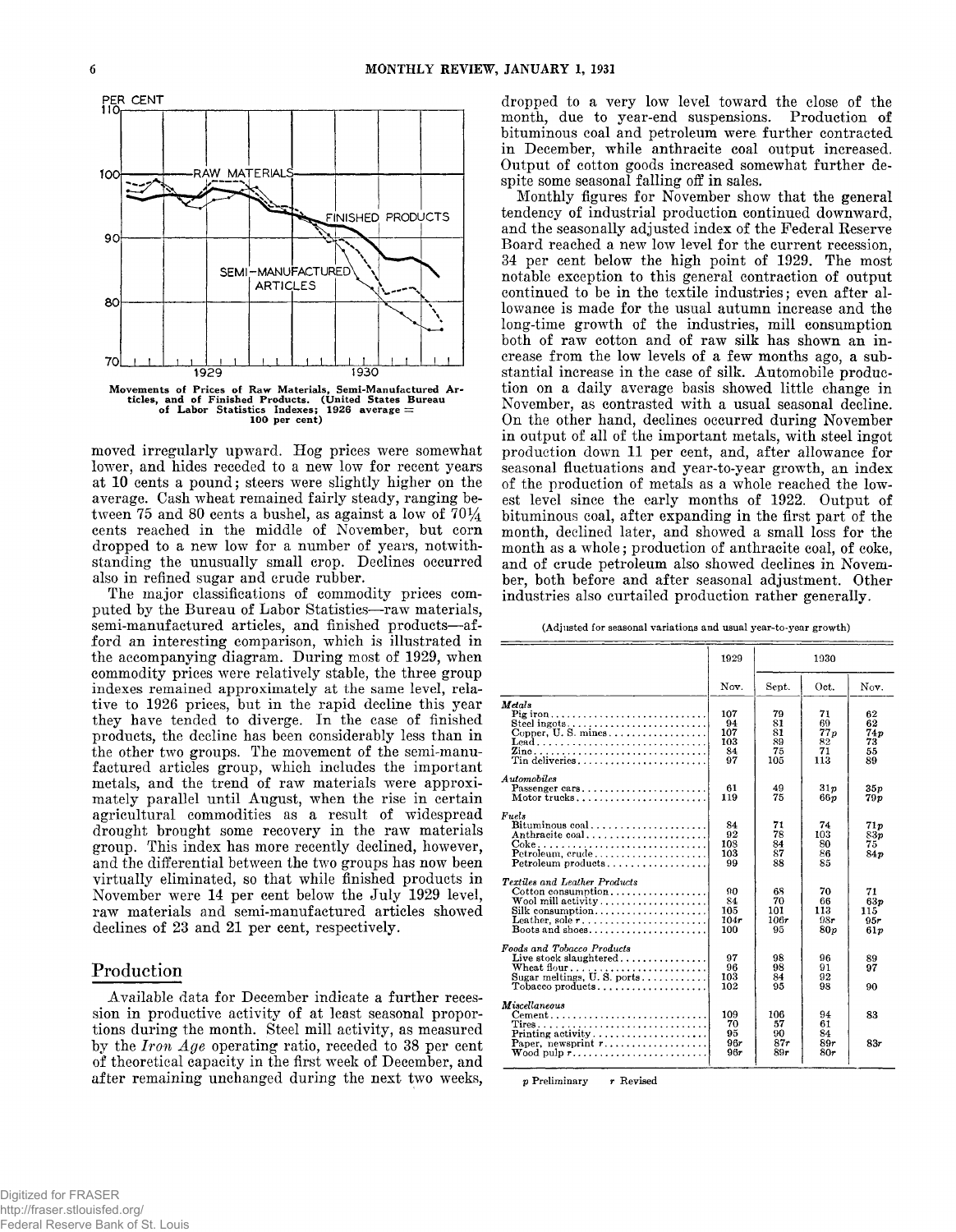**The volume of building contracts awarded in 37 States,** from which reports are collected by the F. W. Dodge **Corporation, underwent a contraction of 25 per cent in November, and as this decline was more than the usual seasonal drop, this bank's index of building contract awards, in which allowance has been made for long time growth and seasonal influences, declined 5 points further to a new low level since 1921. The decrease in contracts compared with November 1929 amounted to 35 per cent. Non-residential building other than public works and utilities registered the largest decline— 51 per cent— reflecting principally decreases of 70 per cent in commercial and 60 per cent industrial contracts. The recession in non-residential building has been in progress for a much shorter time than the decline in residential construction, and comparisons with a year ago are with a rather high level of activity, whereas the 29 per cent decline for residential contracts is in comparison with figures which had already shown a considerable reduction. For public works and other engineering projects, the November awards were nearly up to the level of a year ago.**

**The total volume of building and engineering work contracted for during the first eleven months of the year was 21 per cent smaller than in the corresponding period of 1929, and 31 per cent less than in 1928. Residential construction suffered the largest decline both relatively and in actual amount, with especially large reductions in the amount of apartment house and hotel construction ; the most severe declines in this type occurred during the first half of the year, however, and the figures for the subsequent five months showed little more than seasonal fluctuations. Public works and other engineering work was somewhat heavier than in the previous two years, while other non-residential contracts showed a sizable decline, especially in the latter part of the year.**

**During the first three weeks of December, the daily average volume of contracts placed in the 37 reporting States showed a drop from the previous month, in keeping with the usual seasonal tendency, and continued much below the level of a year ago.**

# **Employment and Wages**

**Industrial employment in the United States declined by more than the usual seasonal amount from October to November, and was 18 per cent below the level of November 1929. As a result of this movement, the seasonally adjusted index of the Federal Reserve Board declined to a new low level since 1921. The New York State Department of Labor reported a further decline of 3.1 per cent in employment in representative New York State factories, whereas in past years the average November decline, which usually begins the seasonal curtailment, has amounted to 0.5 per cent. The rate of voluntary labor turnover, reported by the U. S. Bureau of Labor Statistics, reached in November a new low level for the twelve years for which the figures are available.**

**Factory payrolls in New York State declined 5.2 per cent further in November, as compared with a usual sea**sonal drop of not more than  $1\frac{1}{2}$  per cent. Consequently,

**Building the average weekly earnings of factory employees in New York State dropped to \$27.41, the lowest level since 1924; this decline probably reflects a reduction of working hours to a greater extent than a general decline in wage rates.**

# **Indexes of Business Activity**

**According to this bank's indexes, general business activity declined somewhat further in November. Car loadings of merchandise and miscellaneous freight, considered by many as one of the best indicators of general business conditions, showed more than the usual decline from the previous month, and, after seasonal adjustment, were the smallest since 1922. In the first part of December, however, loadings of this type of freight showed no more than the usual contraction that takes place as the year draws to a close.**

**A number of the other indexes also declined in November. Merchandise exports declined 12 per cent and imports 17 per cent, and railroad loadings of bulk freight showed a reduction that was larger than the usual seasonal decline. Average daily department store sales in the Second District, on the other hand, showed at least the usual seasonal expansion in November, and the average daily amount of life insurance sales increased. The number of business failures declined 4 per cent from October to November, a favorable development in view of the seasonal tendency toward an increase in the number of failures.**

**(Adjusted for seasonal variations and usual year-to-year growth)**

|                                                                                                                                                                                                                                                                                                                                                                                                          | 1929                                                                        |                                                                           | 1930                                                                        |                                                      |
|----------------------------------------------------------------------------------------------------------------------------------------------------------------------------------------------------------------------------------------------------------------------------------------------------------------------------------------------------------------------------------------------------------|-----------------------------------------------------------------------------|---------------------------------------------------------------------------|-----------------------------------------------------------------------------|------------------------------------------------------|
|                                                                                                                                                                                                                                                                                                                                                                                                          | Nov.                                                                        | Sept.                                                                     | Oct.                                                                        | Nov.                                                 |
| Primary Distribution<br>$Car$ loadings, merchandise and misc<br>$Car$ loadings, other<br>$\text{Express } \dots \dots \dots \dots \dots \dots \dots \dots \dots \dots$<br>Panama Canal traffic                                                                                                                                                                                                           | 95<br>88<br>84<br>113<br>84                                                 | 86<br>74<br>79<br>99<br>68                                                | 84<br>73<br>71p<br>104p<br>74                                               | 80<br>69.<br>63p<br>89p<br>72                        |
| Distribution to Consumer<br>Department store sales, 2nd $Dist$<br>Chain store sales, other than grocery<br>Life insurance paid for<br>Advertising                                                                                                                                                                                                                                                        | 93<br>104<br>104<br>98                                                      | 90<br>88<br>92<br>87                                                      | 89<br>86<br>82<br>85                                                        | 91<br>89<br>88<br>80                                 |
| General Business Activity<br>Bank debits, outside of New York City<br>Bank debits, New York City<br>Velocity of bank deposits, outside of New<br>Shares sold on N.Y. Stock Exchange<br>$\text{Postal}\text{ receives}\dots\dots\dots\dots\dots\dots\dots\dots$<br>Electric power<br>Employment in the United States<br>Business failures<br>Building contracts<br>New corporations formed in N.Y. State. | 117<br>202<br>130<br>189<br>239<br>98<br>97<br>100<br>100<br>93<br>79<br>73 | 92<br>113<br>100<br>118<br>221<br>91<br>88<br>86<br>123<br>72<br>98<br>58 | 91r<br>114<br>100<br>115<br>242<br>91<br>88p<br>84<br>119<br>68<br>90<br>61 | 87<br>92<br>94<br>87<br>166<br>82<br>113<br>63<br>83 |
| General price level*<br>Composite index of $wages^*$<br>$Cost of living^*, \ldots, \ldots, \ldots, \ldots, \ldots$                                                                                                                                                                                                                                                                                       | 174<br>226<br>172                                                           | 167<br>225<br>164                                                         | 163<br>221<br>163                                                           | 161<br>219<br>161                                    |

**p Preliminary r Revised \*1913=100**

# **Foreign Trade**

**This country's foreign merchandise trade during November showed substantial decreases from the figures reported for October, although no decided seasonal tendency has appeared in previous years, and continued to show large declines from the level of the previous year.**